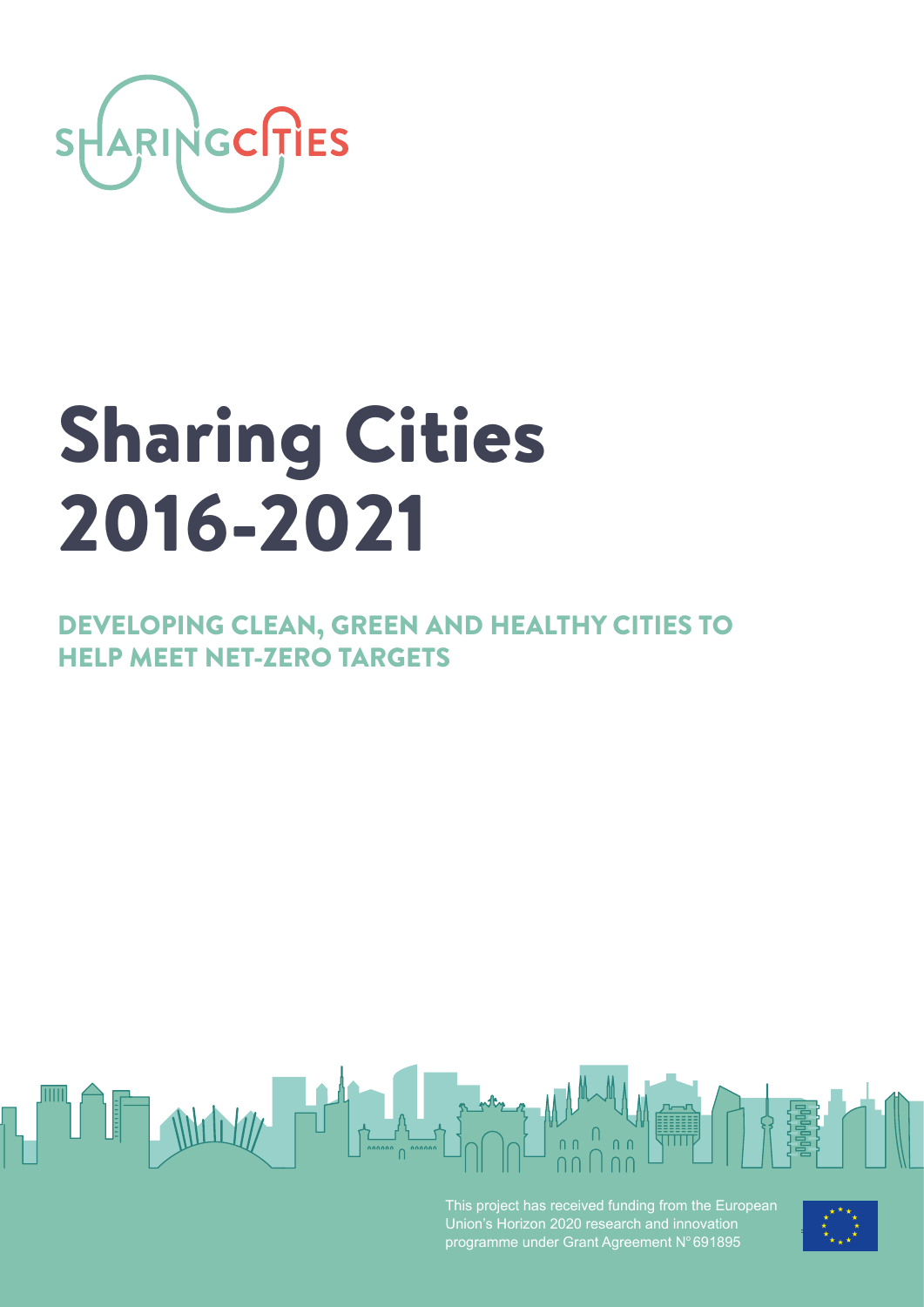To be a part of the solution to reduce carbon emissions and support clean, green and healthy cities, London, Milan, Lisbon, Burgas, Warsaw and Bordeaux collaborated on Sharing Cities – a six-year challenge to deploy green technologies in their respective cities, funded by the European Union's Horizon 2020 initiative.

Cities are major contributors to climate change. They use a large proportion of the world's energy supply, yet they account for less than two per cent of its surface. To be a part of the solution to reduce carbon emissions and support clean, green and healthy cities, London, Milan, Lisbon, Burgas, Warsaw and Bordeaux collaborated on Sharing Cities – a six-year challenge to deploy green technologies in their respective cities.

Since the major smart city initiative began in 2016, Sharing Cities has proven the potential for environmentally focused technologies to positively impact cities. Technologies deployed across the cities to reduce carbon emissions, improve energy efficiency, and encourage people to make more sustainable choices resulted in a significant reduction in C02 and greenhouse gas emissions and generated €265m in further investment in the smart city marketplace.

All 10 technologies tested by cities were planned around the needs of people, with sustainable behaviours incentivised through initiatives such as Digital Social Markets – an initiative that rewards people for making sustainable choices such as walking or cycling to work.

Partnerships between city municipalities, private industry and academia helped to build a strong network of EU cities working together with London to tackle the climate emergency. This network will extend beyond the lifespan of the programme, with new city-driven collaborations taking shape for climate action.

Over the course of the programme, tools such as smart city guides – or playbooks - were developed to help other EU cities replicate and fast-track similar solutions within their own city contexts. The playbooks have been part of a larger collective effort to scale-up Sharing Cities technologies across the EU, driving innovation and investment activities in other European cities. The programme's legacy is now a catalyst for continued efforts in each city to reduce carbon and greenhouse gas emissions and meet net zero targets.

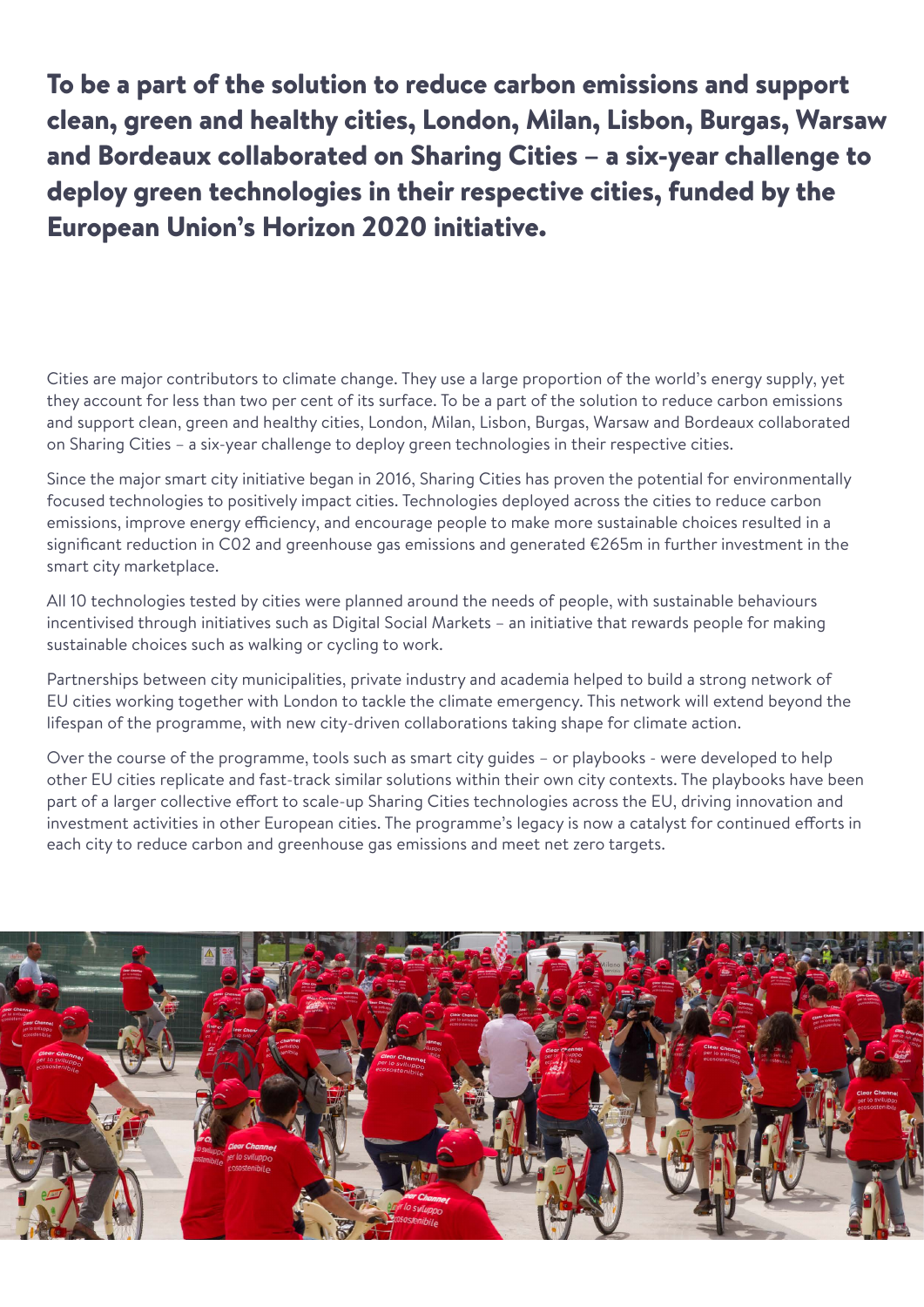## SHARING CITIES IMPACT

#### London, Lisbon and Milan



50%

Energy savings from retrofits to buildings in Milan, Lisbon and Greenwich over an area of 67,612 m2.

### 4,500 Tons CO2 emissions saved as a result of<br>This is 70% more than the expected im shared mobility measures across the cities.

3, 1, 1, 1

900

## €265M This is 70% more than the expected impact.

Additional investment triggered as a direct result of Sharing Cities to accelerate the shift to greener and more energy efficient cities.

### 6,124,500kWh/yr

Decrease in building energy needs as a result of energy efficiency measures retrofitted to buildings across Milan, Lisbon and Greenwich.



2,300

e-Mobility assets deployed across London, Lisbon and Milan.



Dwellings retrofitted with energy efficiency measures in Milan, Lisbon and London.

### 1,600

e-Vehicles deployed across London, Lisbon and Milan.

### 4,200

Digital Social Market users in Milan, Lisbon and Greenwich participating in local sustainable behaviour change actions.

### 2,400

Smart lampposts in Milan, Greenwich and Lisbon upgraded with smart features to provide energy management, mobility, environmental monitoring, and other services centred around citizens' needs.

An increase of 153% more than initially planned



€20,000 Awarded to Nuno Gonçalves 2/3 Basic School in Lisbon to invest in 'eco-interventions' at their school for energy savings via the Sharing Lisboa app.

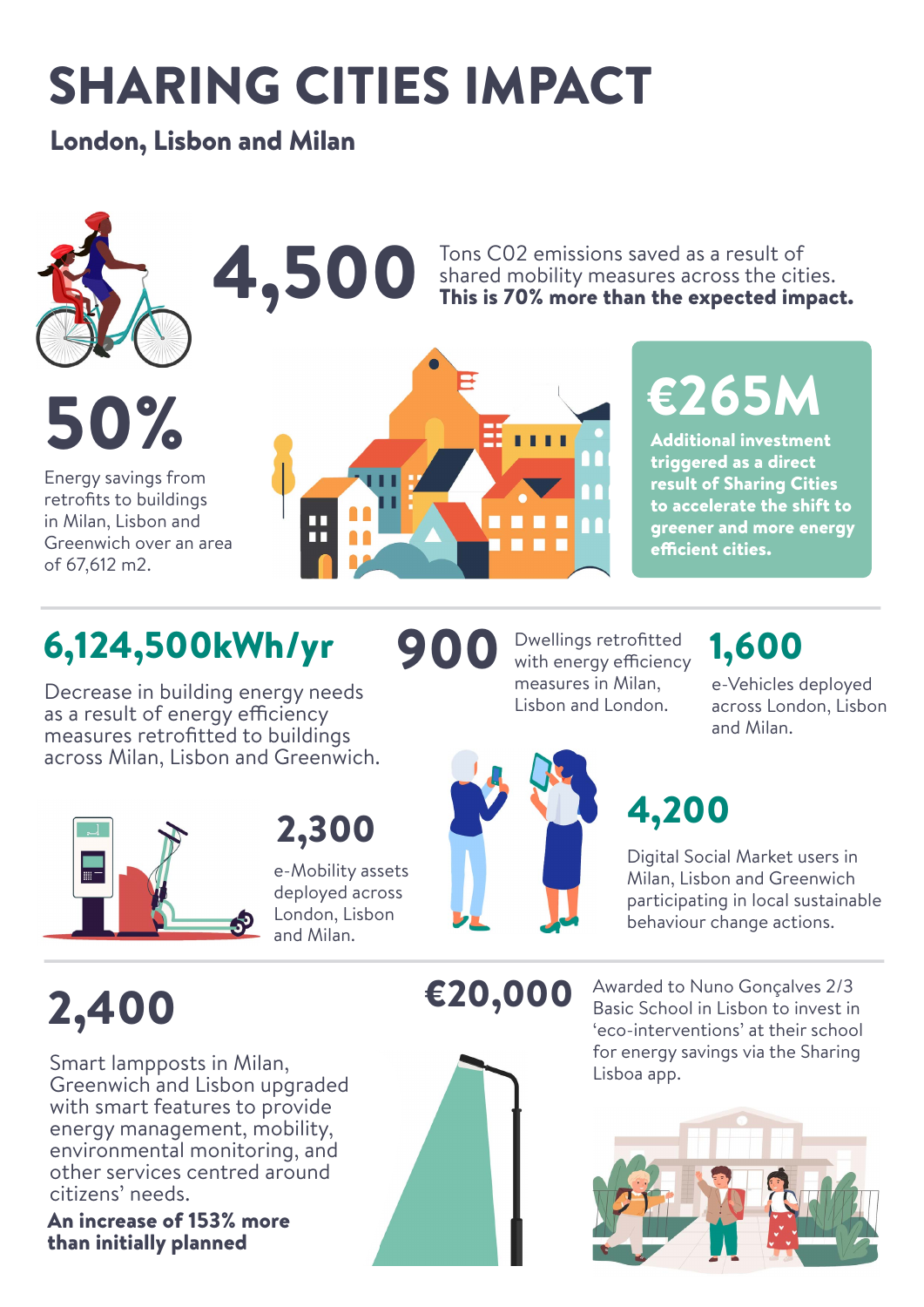## REPLICATION CITIES IMPACT

#### Warsaw, Burgas and Bordeaux

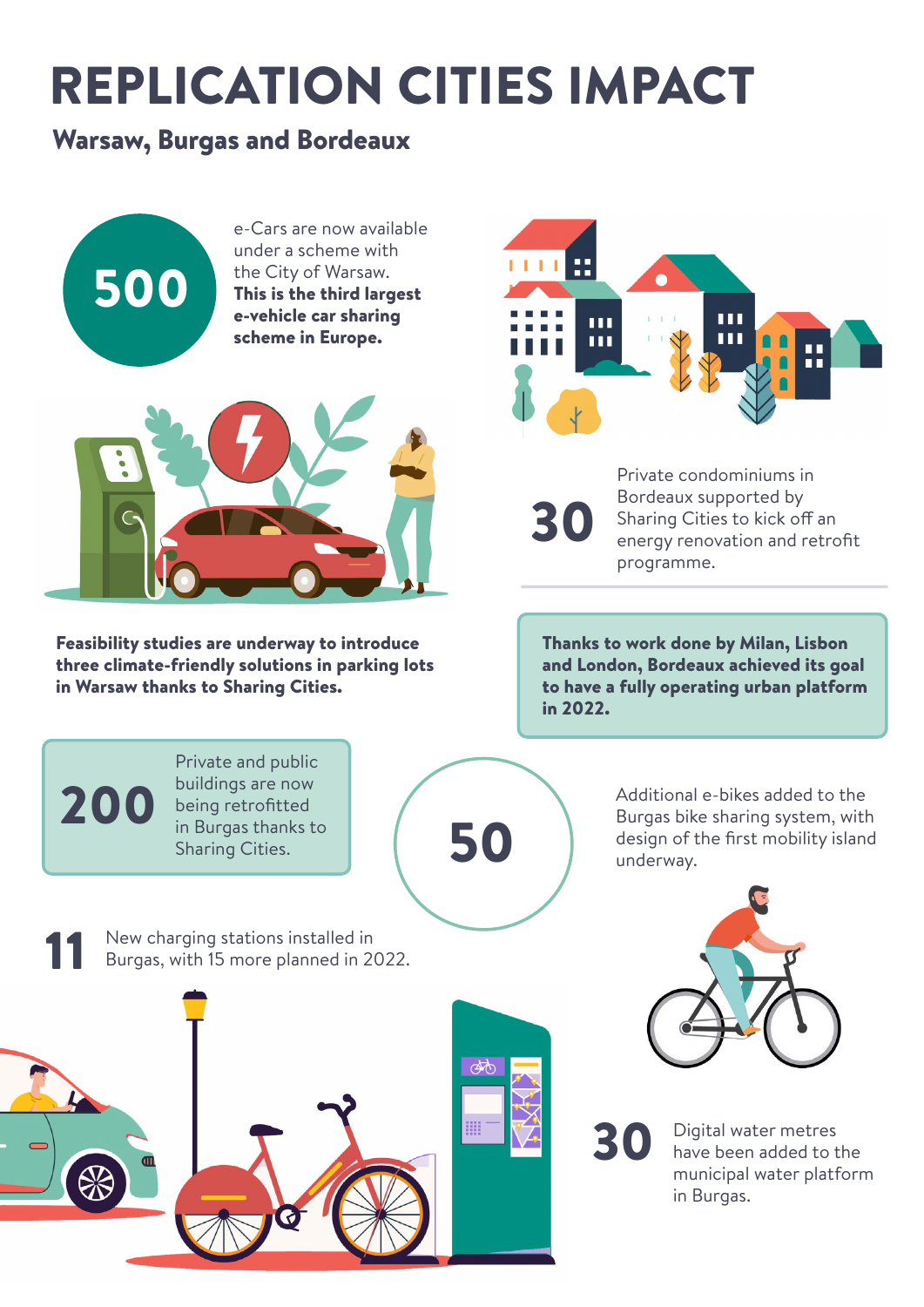## SCALE UP STORIES

Sharing Cities partners had an ambitious goal to scale-up successful green technology solutions deployed in their own cities across other parts of the EU. Together, partners leveraged a total of €265 million in further investment in the EU smart city marketplace.

#### WARSAW'S PARK & RIDE FOR **CLIMATE**

Thanks to lessons learnt from Sharing Cities, Warsaw is in the process of implementing an ambitious scheme to retrofit 'Park & Ride' facilities across the city under its 'Park & Ride for Climate' programme. The scheme is designed to boost the use of e-mobility and reduce congestion, combining renewable power management with green infrastructure. The pilot project was initially launched at existing 'Park & Ride' locations along Polczynska Street, Warsaw. Currently, these can accommodate 500 cars and 20 bikes. Now, there are 15 locations equipped with 26 charging points that can accommodate 4,500 cars and 800 bikes.

Polczynska 'Park & Ride' will become an almost selfsufficient and resilient energy island.

#### LISBON'S GIRA SCHEME

To help realise its new strategy for mobility, Lisbon rolled out its first bike sharing scheme, GIRA, in 2017. As Lisbon lacks a cycling culture or tradition, it was vital to plan and deploy the scheme carefully. The Sharing Cities pilot proved a big success, so the GIRA scheme was rapidly expanded to across nearly the entire city.

GIRA is owned and run by EMEL, the municipal mobility company that also manages the city's parking infrastructure. The scheme now has 2,000 bikes (50% of these are e-bikes). Lisbon plans to expand the scheme further, especially in residential suburbs.

As an indirect result, the city has increased bike lanes too, with provision expected to double (to almost 200km) by 2022. They are also expected to have 4,000 e-bikes in the next few years.

#### MILAN'S MOBILITY AREAS

Mobility Areas are part of a wider strategy in Milan to reduce carbon emissions and the use / ownership of private cars. By promoting more electric and shared mobility options, the city hopes to encourage its citizens to choose more sustainable travel modes.

Mobility Islands aim to provide affordable access for all those travelling in and around a city; a choice of convenient sustainable mobility options and related services, all within less than a 5-minute walk.

The city has established 10 mobility areas in the Sharing Cities demonstration area and has committed to expand these areas to 43 locations city-wide; and scale-up plans don't end there – Milan is also considering a major expansion at its metro and regional level.